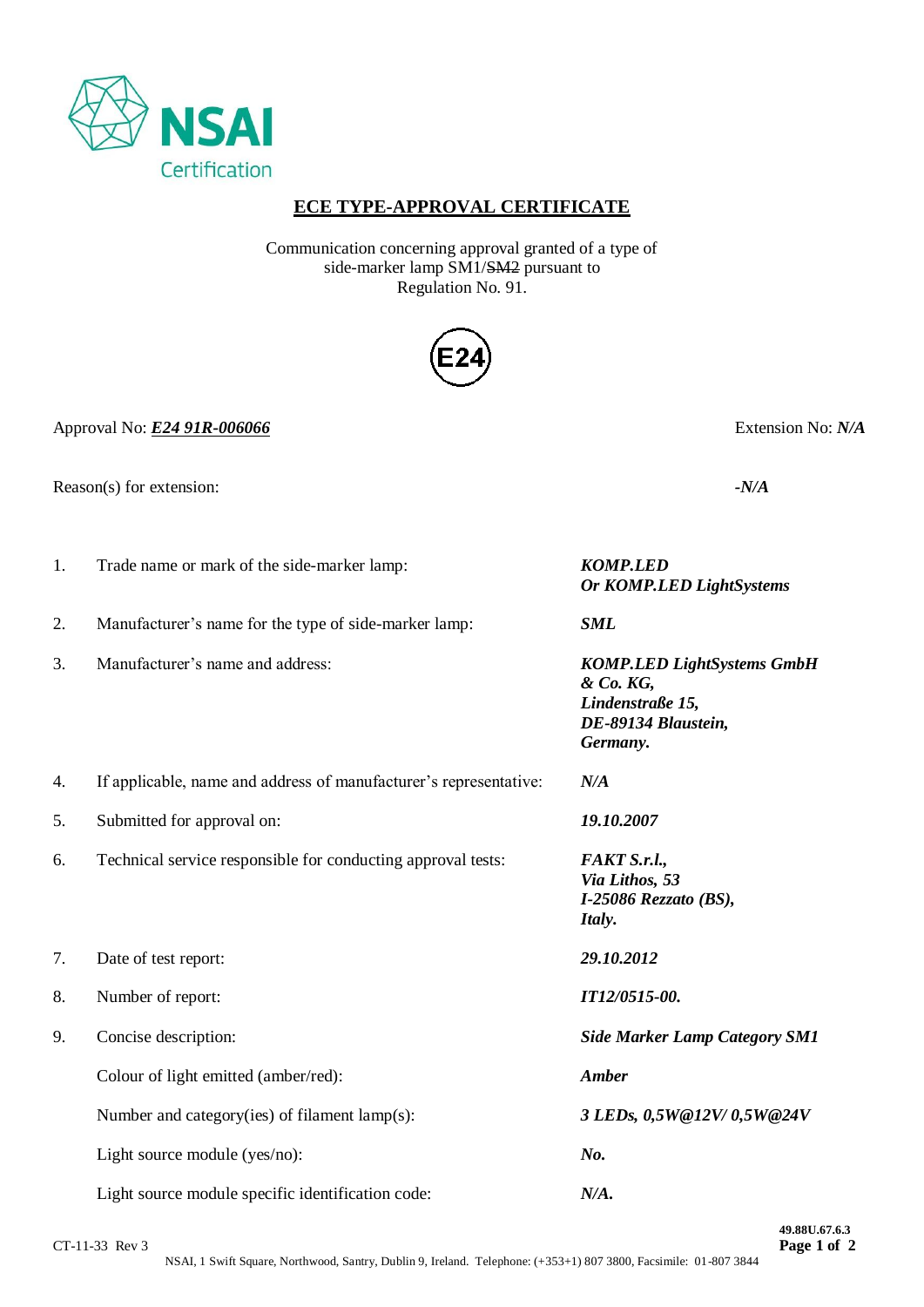

## Approval No: *E24 91R-006066* Extension No: *N/A*

|     | Only for limited mounting height equal to or less than<br>750 mm above the ground (yes/no):                                                                                                                      | N <sub>o</sub>                                                                                                                        |
|-----|------------------------------------------------------------------------------------------------------------------------------------------------------------------------------------------------------------------|---------------------------------------------------------------------------------------------------------------------------------------|
|     | Geometrical conditions of installation and<br>relating variations, if any:                                                                                                                                       | Reference axis perpendicular to the<br>vehicle longitudinal axis and parallel to<br>the road (see drawings of information<br>folder). |
|     | Application of an electronic light source control gear/variable<br>intensity control:                                                                                                                            |                                                                                                                                       |
|     | Being part of the lamp (yes/no/not applicable):<br>(a)                                                                                                                                                           | $N_{0}$                                                                                                                               |
|     | Being not part of the lamp: (yes/no/not applicable):<br>(b)                                                                                                                                                      | $N_{0}$                                                                                                                               |
|     | Input voltage(s) supplied by an electronic light source control<br>gear/variable intensity control:                                                                                                              | N/A                                                                                                                                   |
|     | Electronic light source control gear/variable intensity control<br>manufacturer and identification number (when the light source<br>control gear is part of the lamp but is not included into the<br>lamp body): | N/A                                                                                                                                   |
| 10. | Position of the approval mark:                                                                                                                                                                                   | On the lens.                                                                                                                          |
| 11. | Reason(s) for extension (if applicable):                                                                                                                                                                         | N/A.                                                                                                                                  |
| 12. | Approval granted/extended/refused/withdrawn:                                                                                                                                                                     | Granted.                                                                                                                              |
| 13. | Place:                                                                                                                                                                                                           | Dublin.                                                                                                                               |
| 14. | Date:                                                                                                                                                                                                            | $5th$ November, 2012.                                                                                                                 |
| 15. | Signature:                                                                                                                                                                                                       | <b>AUTHO</b><br><b>ANONA</b>                                                                                                          |

16. The list of documents deposited with the Administrative Service which has granted approval, is annexed to this communication and may be obtained on request.

 $\overline{\mathbf{z}}$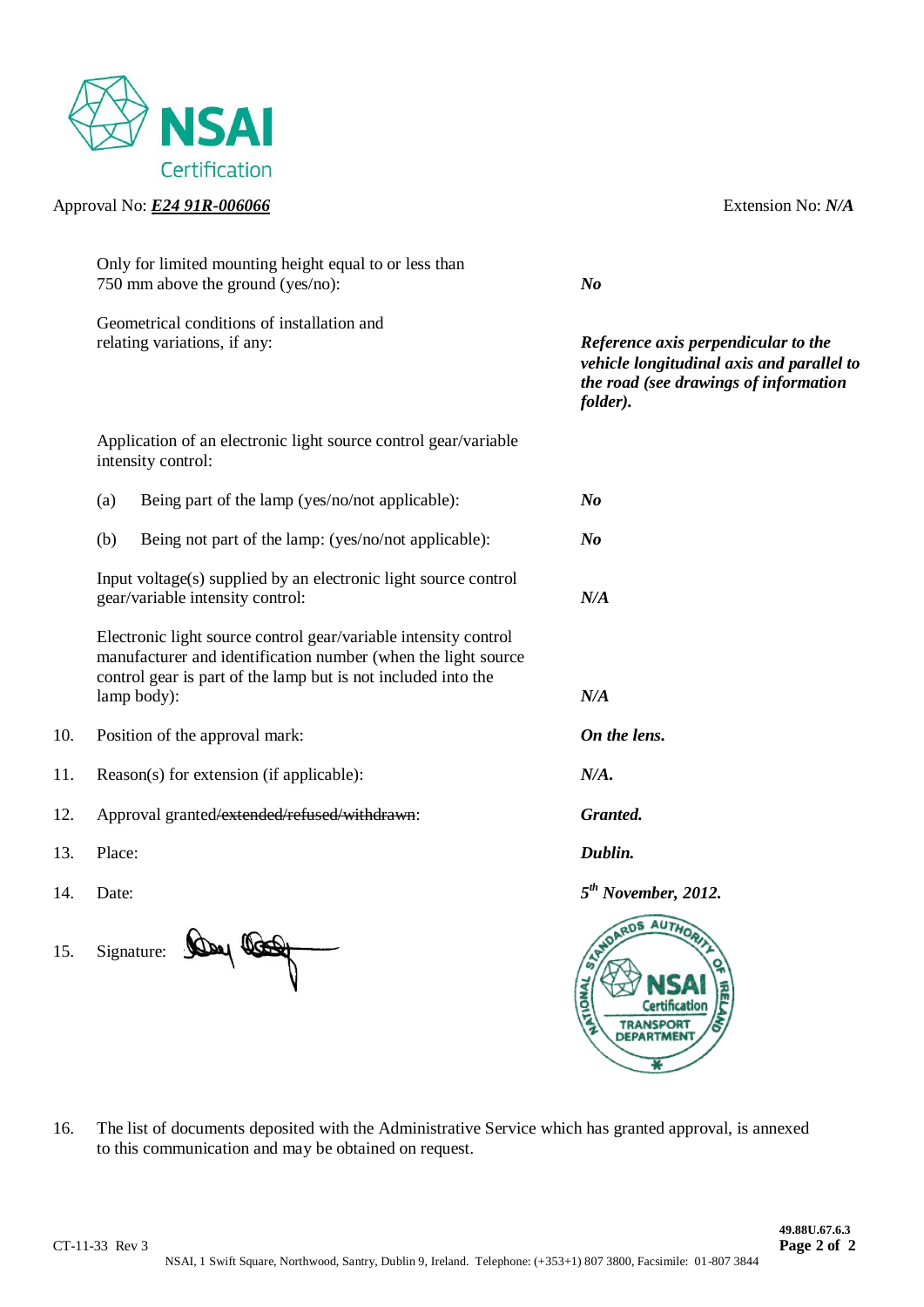

# **Index to the Information Package**

|    | Date of issue:                                                      | $5th$ November, 2012. |
|----|---------------------------------------------------------------------|-----------------------|
|    | Date of latest amendment:                                           | N/A                   |
|    | Reason for extension/revision:                                      | N/A                   |
|    |                                                                     |                       |
| 1. | Additional conditions, and advisory<br>notes on legal alternatives. |                       |
|    |                                                                     |                       |
| 2. | Test report $(s)$                                                   |                       |
|    | $- numbers(s)$ :                                                    | <b>IT12/0515-00</b>   |
|    | - date of issue:                                                    | 29.10.2012            |
|    | - date of latest amendment:                                         | N/A                   |
|    |                                                                     |                       |
| 3. | <b>Information</b> document                                         |                       |
|    | $-$ number(s):                                                      | 12-0515-00            |
|    | - date of issue:                                                    | 19.06.2012            |
|    | - date of latest amendment:                                         | N/A                   |
|    | Documentation:                                                      | 24 pages              |